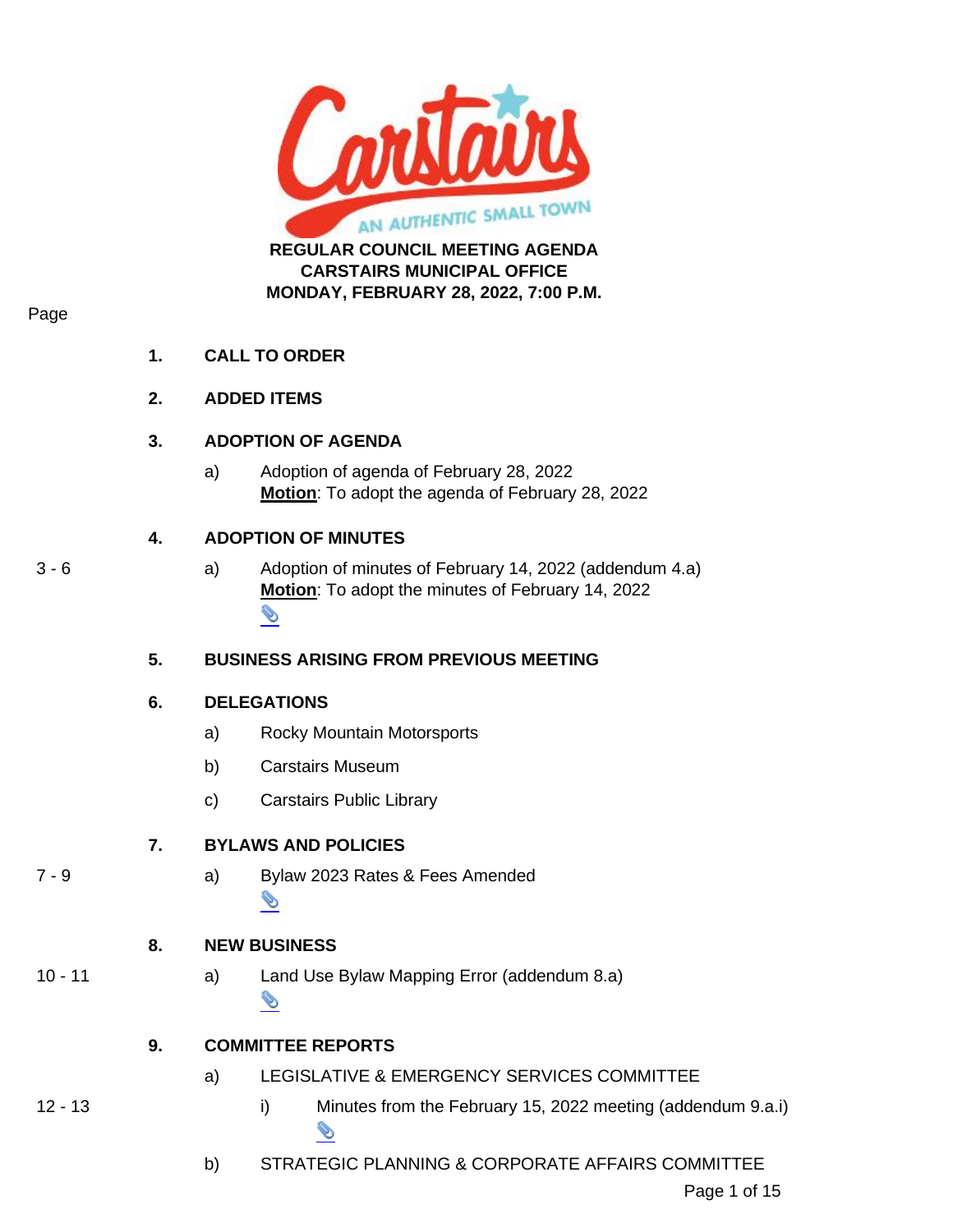- c) EXTERNAL RELATIONS COMMITTEE
- 14 15 i) Minutes from the February 17, 2022 meeting (addendum 9.c.i) S
	- d) POLICY & GOVERNANCE COMMITTEE
	- e) MOUNTAIN VIEW REGIONAL WASTE COMMISSION
	- f) MOUNTAIN VIEW REGIONAL WATER COMMISSION
	- g) MOUNTAIN VIEW SENIORS HOUSING
	- h) MUNICIPAL AREA PARTNERSHIP
	- i) CARSTAIRS COMMUNITY DEVELOPMENT & ECONOMIC PARTNERSHIP
	- j) CENTRAL ALBERTA ECONOMIC PARTNERSHIP

## **10. COUNCILOR REPORTS**

- a) COUNCILOR ALLAN
- b) COUNCILOR BALL
- c) COUNCILOR FRICKE
- d) COUNCILOR RATZ
- e) COUNCILOR ROBERTS
- f) COUNCILOR WILCOX
- g) MAYOR COLBY

## **11. CORRESPONDENCE**

- **12. CAO'S REPORT**
- **13. COUNCILOR CONCERNS**
- **14. PUBLIC QUESTION PERIOD**
- **15. MEDIA QUESTION PERIOD**

## **16. CLOSED MEETING**

a) Section 197 of the MGA states that Council and Council Committees must conduct their meetings in public unless the matter to be discussed is within one of the exceptions to disclosure in Division 2 of Part 1of the Freedom of Information and Privacy (FOIP) (s. 16 to 29).

## **17. ADJOURNMENT**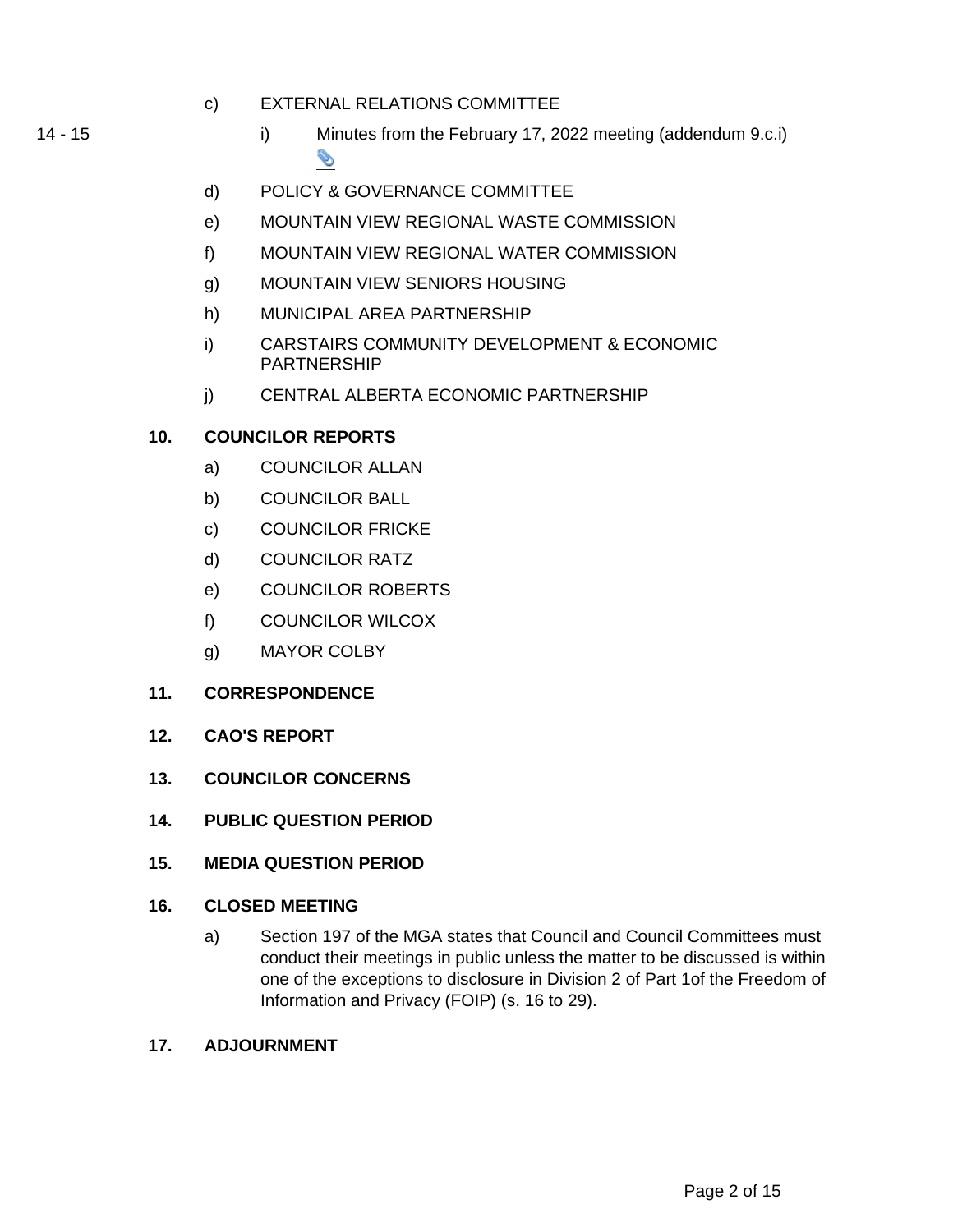| <b>ATTENDEES:</b>                                        | Mayor Colby, Councilors Ball, Fricke, Roberts, Ratz, and Wilcox,<br>CAO Carl McDonnell, Director of Legislative & Corporate Services<br>Shannon Allison, Director of Planning & Development Kirk<br>Williscroft, Former Councilors Blair & Green, Darrah Selanders, and<br>Executive Assistant Kayleigh Van Es |
|----------------------------------------------------------|----------------------------------------------------------------------------------------------------------------------------------------------------------------------------------------------------------------------------------------------------------------------------------------------------------------|
| <b>ABSENT:</b>                                           | <b>Councilor Allan</b>                                                                                                                                                                                                                                                                                         |
| <b>CALL TO ORDER:</b>                                    | Mayor Colby called the meeting of February 14, 2022, to order at<br>7:00p.m.                                                                                                                                                                                                                                   |
| <b>ADDED ITEMS:</b>                                      | Nil                                                                                                                                                                                                                                                                                                            |
| <b>ADOPTION OF AGENDA:</b>                               |                                                                                                                                                                                                                                                                                                                |
| Motion 031/22                                            | Motion by Councilor Wilcox to adopt the Regular Council agenda of<br>February 14, 2022, as presented.<br><b>CARRIED</b>                                                                                                                                                                                        |
| <b>ADOPTION OF</b>                                       |                                                                                                                                                                                                                                                                                                                |
| <b>PREVIOUS MINUTES:</b>                                 |                                                                                                                                                                                                                                                                                                                |
| <b>Motion 032/22</b>                                     | Motion by Councilor Ball to adopt the Public Hearing minutes of<br>January 24, 2022, as presented.                                                                                                                                                                                                             |
|                                                          | <b>CARRIED</b>                                                                                                                                                                                                                                                                                                 |
| Motion 033/22                                            | Motion by Councilor Fricke to adopt the Regular Council minutes of<br>January 24, 2022, as presented.                                                                                                                                                                                                          |
| <b>BUSINESS ARISING FROM</b><br><b>PREVIOUS MEETING:</b> | <b>CARRIED</b><br>Nil                                                                                                                                                                                                                                                                                          |
| <b>DELEGATIONS:</b>                                      | 1. Presentation of Service awards-Rick Blair and Bob Green                                                                                                                                                                                                                                                     |
|                                                          | Mayor Colby presented former Councilors Blair and Green with a<br>plaque and picture on behalf of the Town of Carstairs Council and<br>Administration.                                                                                                                                                         |
|                                                          | 2. Grey Street Subdivision Report- Kirk Williscroft                                                                                                                                                                                                                                                            |
|                                                          | Kirk Williscroft spoke to the Subdivision report for Lot 4, 5 block 18<br><b>Plan 317JK.</b>                                                                                                                                                                                                                   |
|                                                          | - Councilor Ball-wonders how Alberta transport is relevant in the<br>report.                                                                                                                                                                                                                                   |
|                                                          | - Councilor Fricke inquires on the sort of structure required to be<br>built on lot after subdividing.                                                                                                                                                                                                         |
|                                                          | - Councilor Ratz asks for clarification on the sidewalk in opposed to<br>the property line.                                                                                                                                                                                                                    |
|                                                          | - Councilor Ball suggests a condition of subdividing be the owners<br>have to move the garage and pull a permit for construction of a new<br>home build within 1 year.                                                                                                                                         |
| Motion034/22                                             | Motion by Councilor Ratz to accept the Grey Street Subdivision<br>report subject to the conditions set by administration.                                                                                                                                                                                      |
| <b>BYLAWS &amp; POLICIES:</b>                            | <b>CARRIED</b><br>1. Bylaw No. 2027-Road Closure                                                                                                                                                                                                                                                               |
|                                                          | - Mayor Colby read Bylaw No. 2027 Grey street lane Closure.                                                                                                                                                                                                                                                    |
| Motion 035/22                                            | Motion by Councilor Roberts to give first reading of Bylaw No. 2027<br>Road Closure.                                                                                                                                                                                                                           |
|                                                          |                                                                                                                                                                                                                                                                                                                |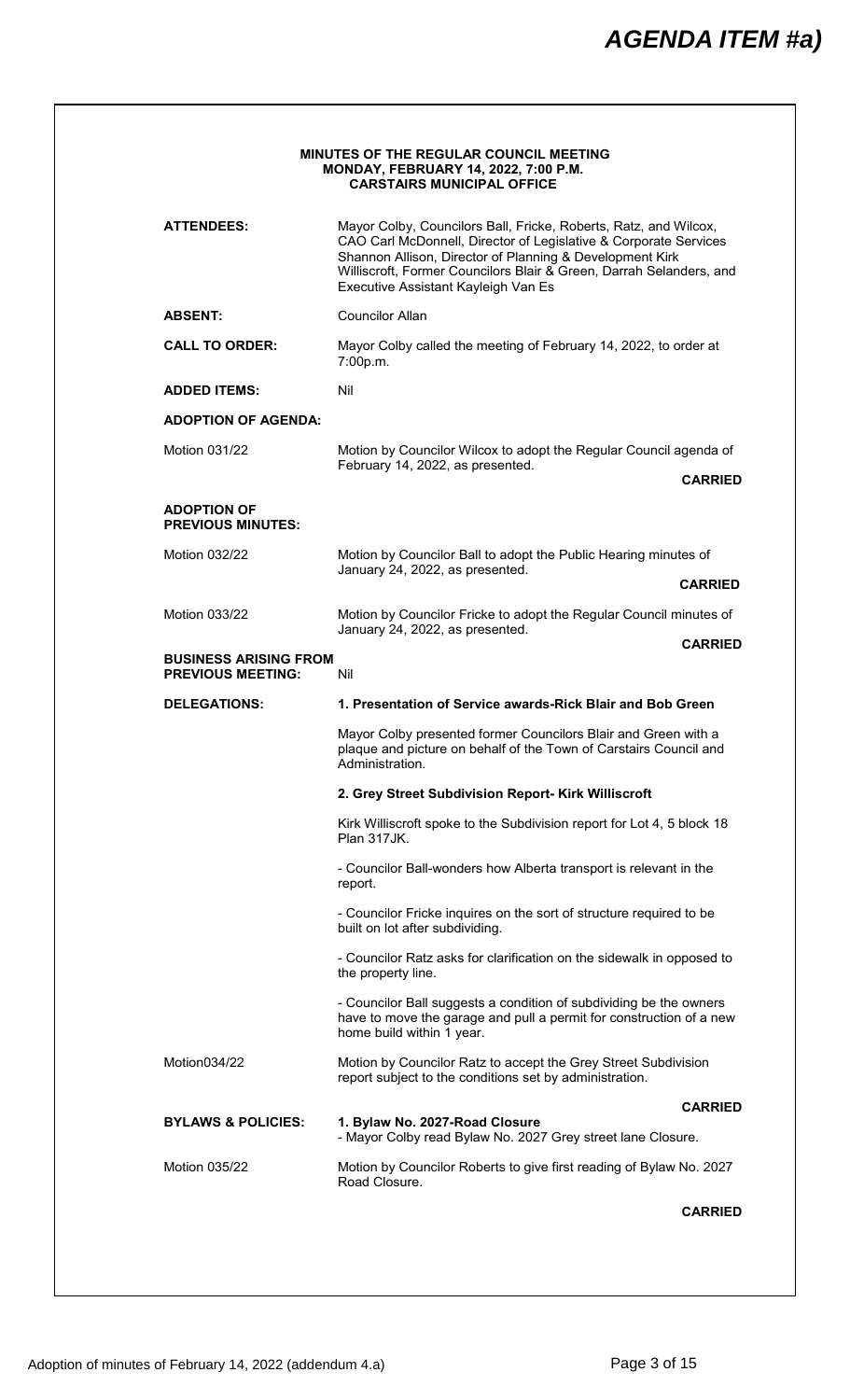# *AGENDA ITEM #a)*

| <b>NEW BUSINESS:</b>      | 1. Library Board Appointment-Lindsay Coates                                                                                                                                                                                                                                                                                                                                                          |                |
|---------------------------|------------------------------------------------------------------------------------------------------------------------------------------------------------------------------------------------------------------------------------------------------------------------------------------------------------------------------------------------------------------------------------------------------|----------------|
| Motion 036/22             | Motion by Councilor Wilcox to appoint Lindsay Coates to the<br>Carstairs Public Library Board for a 3 year term.                                                                                                                                                                                                                                                                                     | <b>CARRIED</b> |
|                           | 2. Letter to Mayors and Reeve from MVSH Board<br>-Discussed in camera                                                                                                                                                                                                                                                                                                                                |                |
|                           | 3. Request for Decision<br>- CAO McDonnell spoke to the Request for land transfer.<br>Portion of Plan 2111996, Block 4, Lot 65<br>Portion of Plan 2111996, Block 4, Lot 66<br>Portion of Plan 2111996, Block 4, Lot 67<br>Portion of Plan 2111996, Block 4, Lot 68<br>Portion of Plan 2111996, Block 4, Lot 69<br>Plan 2111996, Block 4, Lot 70<br>To Scarlett Ranch Subdivision for final approval. |                |
| <b>Motion 037/22</b>      | Motion by Councilor Ball to authorize the Land of the above noted<br>lots to Scarlett Ranch Subdivision.                                                                                                                                                                                                                                                                                             | <b>CARRIED</b> |
| <b>COMMITTEE REPORTS:</b> | 1. Legislative & Emergency Services Committee<br>- Next meeting February 15, 2022.                                                                                                                                                                                                                                                                                                                   |                |
|                           | 2. Strategic Planning & Corporate Affairs Committee<br>- Next meeting is February 28, 2022.                                                                                                                                                                                                                                                                                                          |                |
|                           | 3. External Relations Committee<br>- Next meeting February 17, 2022                                                                                                                                                                                                                                                                                                                                  |                |
|                           | 4. Policy & Governance Committee<br>- February 8, 2022 meeting postponed<br>- Next meeting March 8, 2022                                                                                                                                                                                                                                                                                             |                |
|                           | 5. Mountain View Regional Waste Commission<br>- Next meeting on February 28, 2022.                                                                                                                                                                                                                                                                                                                   |                |
|                           | 6. Mountain View Regional Water Commission<br>- Mayor Colby gave an oral report on the February 9, 2022 meeting.                                                                                                                                                                                                                                                                                     |                |
|                           | 7. Mountain View Seniors' Housing<br>- Councilor Fricke attended the MVSH meeting on behalf of<br>Councilor Ratz on February 2, 2022.                                                                                                                                                                                                                                                                |                |
|                           | 8. Municipal Area Partnership<br>- Nothing to report at this time.                                                                                                                                                                                                                                                                                                                                   |                |
|                           | 9. Carstairs Community Development & Economic Partnership<br>$(CCD\&E P)$<br>- Councilor Wilcox gave an oral report on the January 26, 2022<br>meeting.                                                                                                                                                                                                                                              |                |
|                           | 10. Central Alberta Economic Partnership (CAEP)<br>- Next meeting to be scheduled in June 2022.                                                                                                                                                                                                                                                                                                      |                |
| <b>Motion 038/22</b>      | Motion by Councilor Wilcox to accept all Committee Reports as<br>information.                                                                                                                                                                                                                                                                                                                        | <b>CARRIED</b> |
| <b>COUNCILOR REPORTS:</b> | <b>Councilor Allan</b><br>- Absent                                                                                                                                                                                                                                                                                                                                                                   |                |
|                           | <b>Councilor Ball</b><br>- February 11, 2022 attended audit committee meeting<br>- CRDT<br>- February 10, 2022 attended Brownlee meeting via Zoom                                                                                                                                                                                                                                                    |                |
|                           | <b>Councilor Fricke</b><br>- February 2, 2022 spoke to a grade 6 social studies class at HSS<br>over zoom about municipal government<br>- February 2, 2022 attended Mountain View Seniors Housing                                                                                                                                                                                                    |                |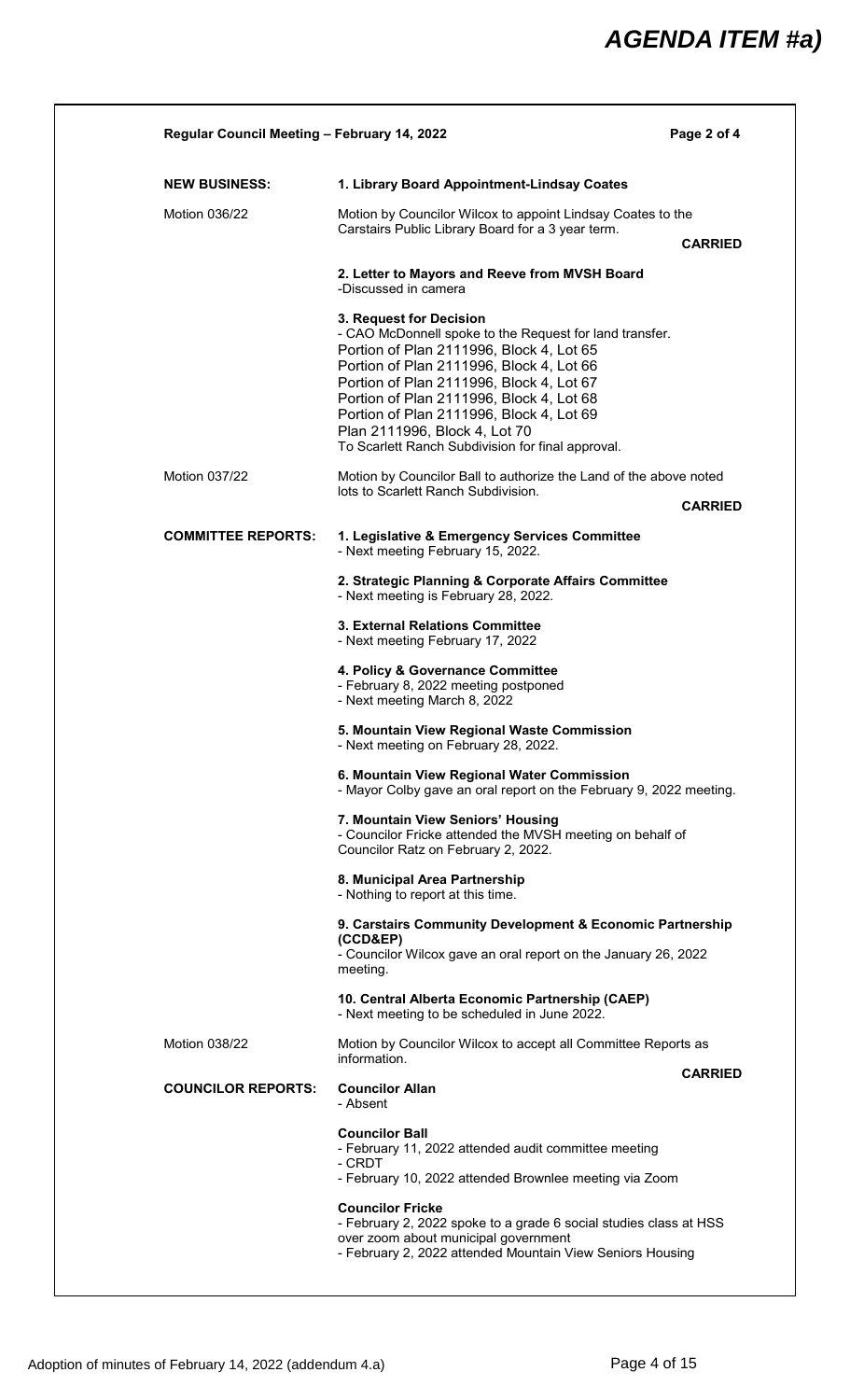| Regular Council Meeting - February 14, 2022 |                                                                                                                                                                                                                                                                                                                                                                              | Page 3 of 4    |
|---------------------------------------------|------------------------------------------------------------------------------------------------------------------------------------------------------------------------------------------------------------------------------------------------------------------------------------------------------------------------------------------------------------------------------|----------------|
|                                             | meeting for Councilor Marty Ratz.<br>- February 3, 2022 toured the current fire hall.<br>- February 10, 2022 attended the Alberta Provincial Police transition<br>study in Airdrie.<br>- February 11, 2022 attended audit committee meeting.                                                                                                                                 |                |
|                                             | <b>Councilor Ratz</b><br>- February 4, 2022 attended AISHA organizational meeting.<br>- February 8, 2022 attended Mountain View Seniors Housing<br>succession meeting.<br>- February 11, 2022 attended AISHA meeting.                                                                                                                                                        |                |
|                                             | <b>Councilor Roberts</b><br>- Completed Emergency Management training<br>- Attended a Tree subcommittee meeting for Carstairs Nature space<br>as well as the Carstairs Nature space committee meeting<br>- February 11, 2022 attended Audit meeting<br>- Participated in Carstairs Curling club men's bonspiel                                                               |                |
|                                             | <b>Councilor Wilcox</b><br>- January 26, 2022 attended CCDEP meeting.<br>- February 1, 2022 spoke to a grade 6 social studies class at HSS<br>over zoom about municipal government.<br>- February 6, 2022 attended Chamber meeting.<br>- Presented a letter from the Chamber of Commerce for the booking<br>and waiving of rental fee for the hall on March 27 <sup>th</sup> |                |
| Motion 039/22                               | Motion by Councilor Wilcox to waive the fee for the Carstairs<br>Community Hall rental for March 27, 2022 for the Chamber of<br>Commerce.                                                                                                                                                                                                                                    | <b>CARRIED</b> |
|                                             |                                                                                                                                                                                                                                                                                                                                                                              |                |
|                                             | - February 10, 2022 attended Alberta Provincial Police transition<br>study.<br>- February 10, 2022 attended Parkland strategic focus group.                                                                                                                                                                                                                                  |                |
|                                             | <b>Mayor Colby</b><br>- Attended Mountain View Regional Water Commission meeting<br>- February 10, 2022 attended Alberta Provincial Police transition<br>study.                                                                                                                                                                                                              |                |
| Motion 040/22                               | Motion by Councilor Roberts to accept all Councilor Reports as<br>information.                                                                                                                                                                                                                                                                                               |                |
|                                             |                                                                                                                                                                                                                                                                                                                                                                              | <b>CARRIED</b> |
| <b>CORRESPONDENCE:</b>                      | 1. Letter of Support-Town of Carstairs-Enhance Energy Origins<br>Councilor Fricke spoke to the letter in regards to Carbon<br>sequestration hub.                                                                                                                                                                                                                             |                |
|                                             | - Councilor Roberts inquired about hubs locations.                                                                                                                                                                                                                                                                                                                           |                |
|                                             | - Councilor Wilcox asked what to expect visually for the hubs.                                                                                                                                                                                                                                                                                                               |                |
|                                             | - Councilor Ball asked for a timeline for operation and wondered if<br>additional cost would be added after operation is underway.                                                                                                                                                                                                                                           |                |
| <b>Motion 041/22</b>                        | Motion by Councilor Roberts to write a letter of Support from the                                                                                                                                                                                                                                                                                                            |                |
|                                             | Town of Carstairs to Enhance Energy Origins and forward onto                                                                                                                                                                                                                                                                                                                 |                |
|                                             | administration for distribution.                                                                                                                                                                                                                                                                                                                                             |                |
|                                             | 2. Bill 21-Provincial Administrative Penalties Act                                                                                                                                                                                                                                                                                                                           | <b>CARRIED</b> |
|                                             | Motion by Councilor Rats to accept Bill 21- Provincial Administrative<br>Penalties Act as information.                                                                                                                                                                                                                                                                       |                |
| <b>CAO'S REPORT:</b>                        | 1. Water issue at local business<br>CAO McDonnell informed council of a facility having a water leak<br>issue and is requesting a refund of the difference in charges.                                                                                                                                                                                                       |                |
| Motion 042/22<br><b>Motion 043/22</b>       | Motion by Councilor Ratz to advise administration to refund the<br>balance.                                                                                                                                                                                                                                                                                                  | <b>CARRIED</b> |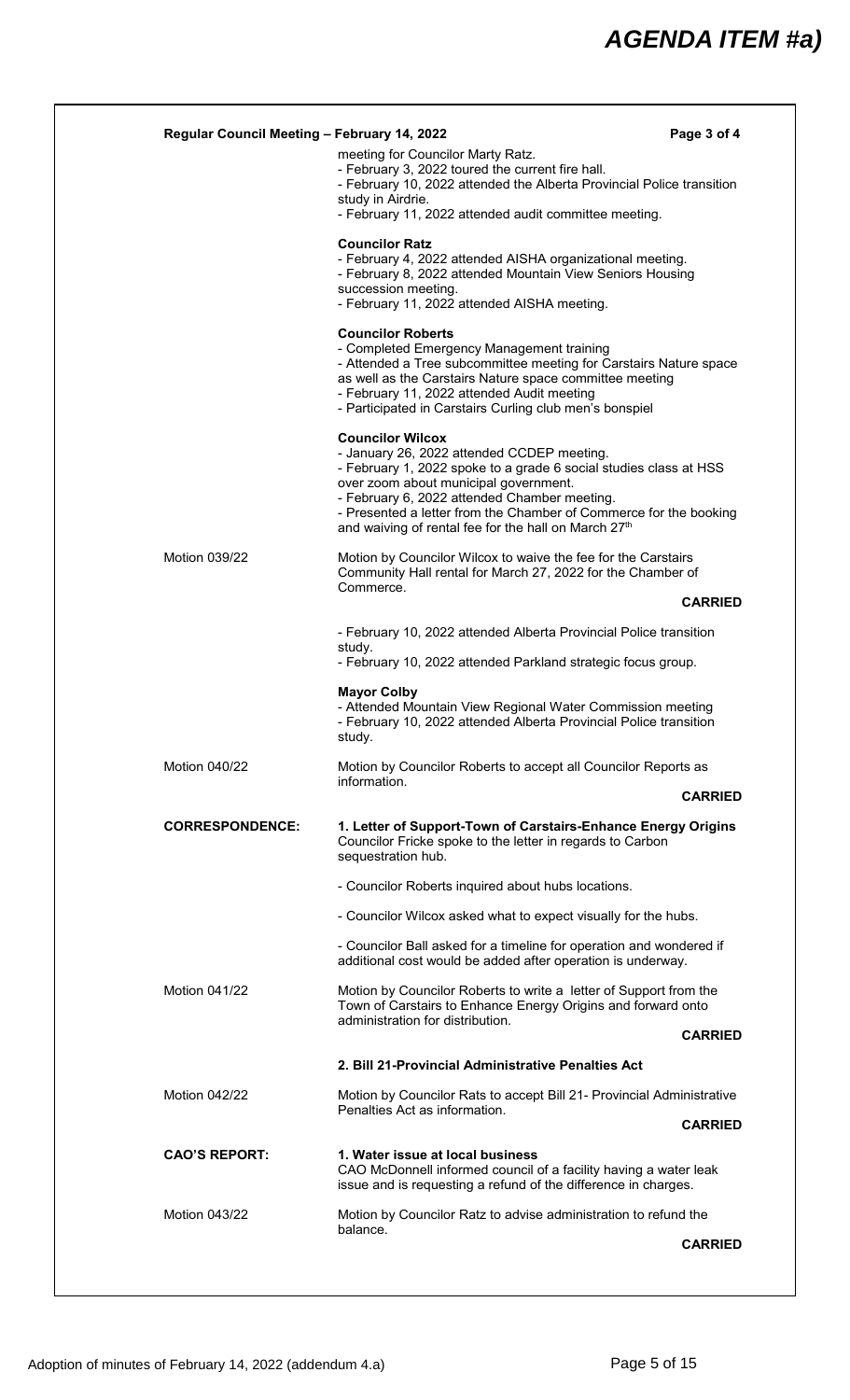| Regular Council Meeting - February 14, 2022               |                                                                                                                                                                                                                                              | Page 4 of 4    |
|-----------------------------------------------------------|----------------------------------------------------------------------------------------------------------------------------------------------------------------------------------------------------------------------------------------------|----------------|
| <b>COUNCILOR CONCERNS: 1. Councilor Fricke</b>            | - Wonders if there is any information on the history of Carstairs<br>being a sister town to Scotland's Carstairs.                                                                                                                            |                |
|                                                           | 2. Councilor Wilcox<br>- Stated hockey parents have been requesting a TV screen to<br>display ice time schedule.<br>- Received complaint of high utility cost to which she directed the<br>resident to send complaints to MLA Nathan Cooper. |                |
|                                                           | <b>3. Councilor Ball</b><br>- Commended public works/operations for the work done on the<br>pathways heading past Meadow Park to Carriage Lane subdivisions.                                                                                 |                |
| M044/22                                                   | Motion by Councilor Fricke to accept Councilor Concerns as<br>information.                                                                                                                                                                   |                |
| <b>PUBLIC QUESTION</b>                                    |                                                                                                                                                                                                                                              | <b>CARRIED</b> |
| <b>PERIOD:</b><br><b>MEDIA QUESTION</b><br><b>PERIOD:</b> | 1. Darrah Selanders<br>- intends to apply for the position of CAO and would love support<br>from Council.                                                                                                                                    |                |
|                                                           | Nil                                                                                                                                                                                                                                          |                |
| <b>CLOSED MEETING</b><br><b>SESSION:</b>                  |                                                                                                                                                                                                                                              |                |
| <b>Motion 045/22</b>                                      | Motion by Councilor Ratz that Council closes the meeting to the<br>Public at 7:51 p.m. to discuss closed meeting items.                                                                                                                      |                |
|                                                           |                                                                                                                                                                                                                                              | <b>CARRIED</b> |
| Motion 046/22                                             | Motion by Councilor Roberts to come out of the closed meeting<br>session at 8:13 p.m.                                                                                                                                                        |                |
|                                                           |                                                                                                                                                                                                                                              | <b>CARRIED</b> |
| <b>Motion 047/22</b>                                      | Motion by Councilor Ball to accept the Letter to Mayors and Reeve<br>from MVSH Board as information and forward on to MVSH<br>administration that the appointment will be annually at the Council<br>Organizational meeting.                 |                |
|                                                           |                                                                                                                                                                                                                                              | <b>CARRIED</b> |
| NEXT MEETING:                                             | Monday, February 28, 2022.                                                                                                                                                                                                                   |                |
| <b>ADJOURNMENT:</b>                                       |                                                                                                                                                                                                                                              |                |
| Motion 048/22                                             | Motion by Councilor Wilcox to adjourn the meeting of February 14,<br>2022, at 8:13 p.m.                                                                                                                                                      |                |
|                                                           |                                                                                                                                                                                                                                              | <b>CARRIED</b> |

**Lance Colby, Mayor**

**Carl McDonnell, CAO**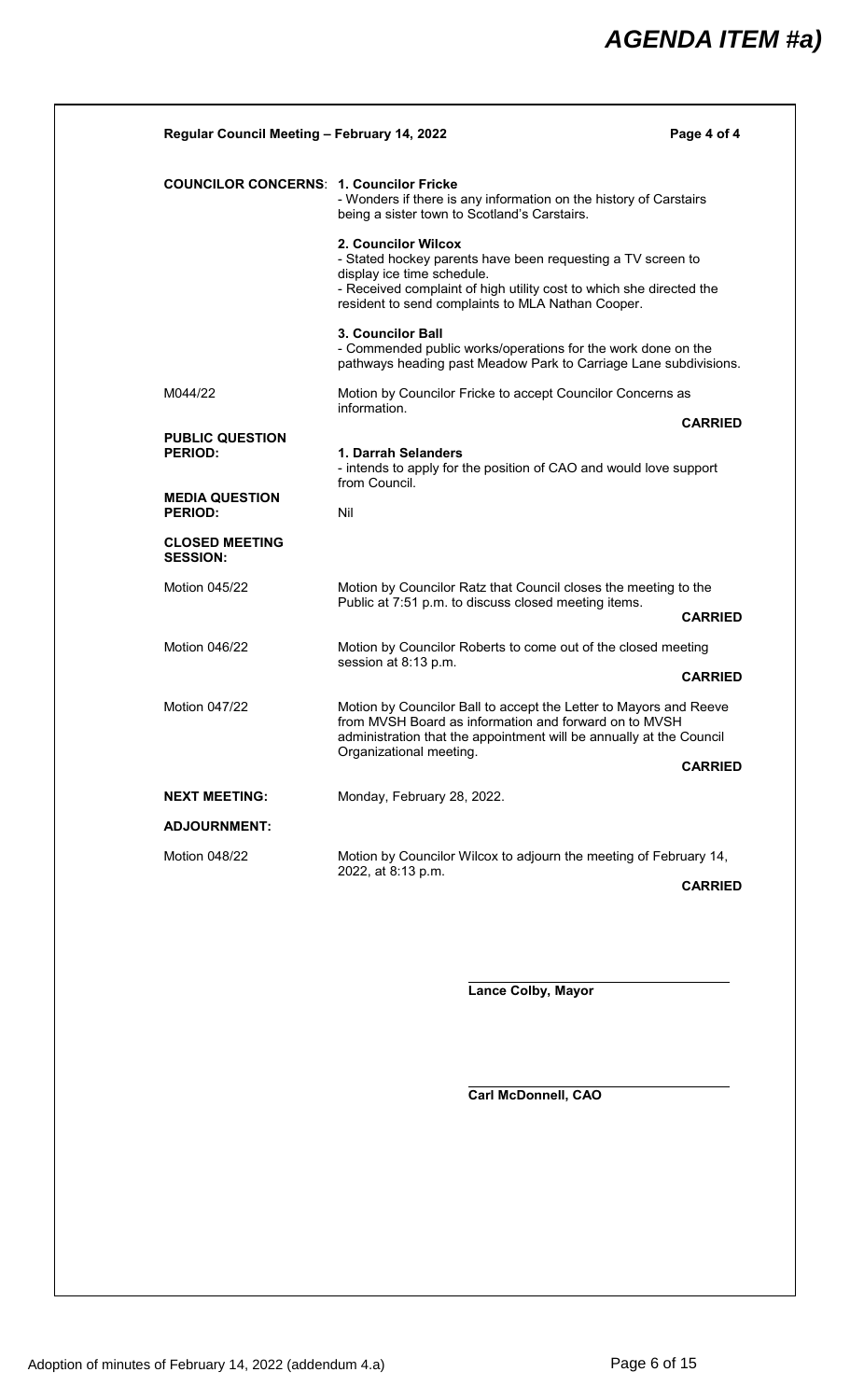### **Bylaw No. 2023 - Amended**

**BEING** a Bylaw of the Town of Carstairs in the Province of Alberta, respecting rates to be charged for various goods and services provided by the Town of Carstairs.

**BEING** a Bylaw of the Town of Carstairs in the Province of Alberta, to amend Bylaw No. 2005.

**WHEREAS,** section 7 and 8 of the Municipal Government Act, Chapter M-26-1, Revised Statutes of Alberta 2000 and amendments thereto authorize the Council to repeal or amend any bylaws.

**WHEREAS,** section 8 of the Municipal Government Act Revised Statutes of Alberta 2000 and amendments thereto authorizes a Municipality, by Bylaw, to establish fees for licenses, permits and approvals, and

**WHEREAS,** section 61(2) of the Municipal Government Act Revised Statutes of Alberta 2000 and amendments thereto authorizes a Municipality to charge fees, tolls and charges for the use of its property, and

**WHEREAS,** section 481 (1) of the Municipal Government Act Revised Statutes of Alberta 2000 and amendments thereto authorizes a Municipality to establish fees payable by any person wishing to make a complaint to the Assessment Review Board, and

**WHEREAS,** section 630.1 of the Municipal Government Act Revised Statutes of Alberta 2000 and amendments thereto authorizes a Municipality to establish fees for planning functions, and

**WHEREAS,** section 6 of the Municipal Government Act Revised Statutes of Alberta 2000 and amendments thereto gives a Municipality natural person powers, which imply the power to charge for goods and services provided,

**NOW THEREFORE,** Council of the Town of Carstairs duly assembled and pursuant to the Municipality Government Act, Chapter M-26-1 Revised Statutes of Alberta 2000 enacts as follows:

- 1. This Bylaw may be referred to as the **"2022 Rates and Fees Bylaw"**.
- 2. That the rates specified in the Schedules attached be charged for the goods and services specified.

| <b>Schedule A</b> | <b>Water, Wastewater and Garbage Collection</b> |
|-------------------|-------------------------------------------------|
| Schedule B        | Administration                                  |
| Schedule C        | <b>Building Development Permit Application</b>  |
| Schedule D        | Cemetery                                        |
| Schedule E        | Dog Bylaw                                       |
| Schedule F        | Sports and Recreation                           |
| Schedule G        | <b>Common Services</b>                          |
| Schedule H        | <b>Traffic Bylaw</b>                            |
| Schedule I        | <b>Fire Services</b>                            |
| Schedule J        | <b>Community Hall</b>                           |
| Schedule K        | <b>Plotter Printer</b>                          |
| Schedule L        | <b>Council Remuneration</b>                     |
| Schedule M        | Cat Bylaw                                       |
| Schedule N        | Noise Bylaw                                     |
| Schedule O        | Cannabis Consumption Bylaw                      |
| Schedule P        | Smoking and Vaping Bylaw                        |
| Schedule Q        | <b>Fines for Livestock</b>                      |
| Schedule R        | <b>Fines Residential Community Standards</b>    |
| Schedule S        | <b>Fines Industrial Community Standards</b>     |
| Schedule T        | <b>Fines Commercial Community Standards</b>     |
| Schedule U        | <b>Special Events</b>                           |
| Schedule V        | <b>Golf Course Fees</b>                         |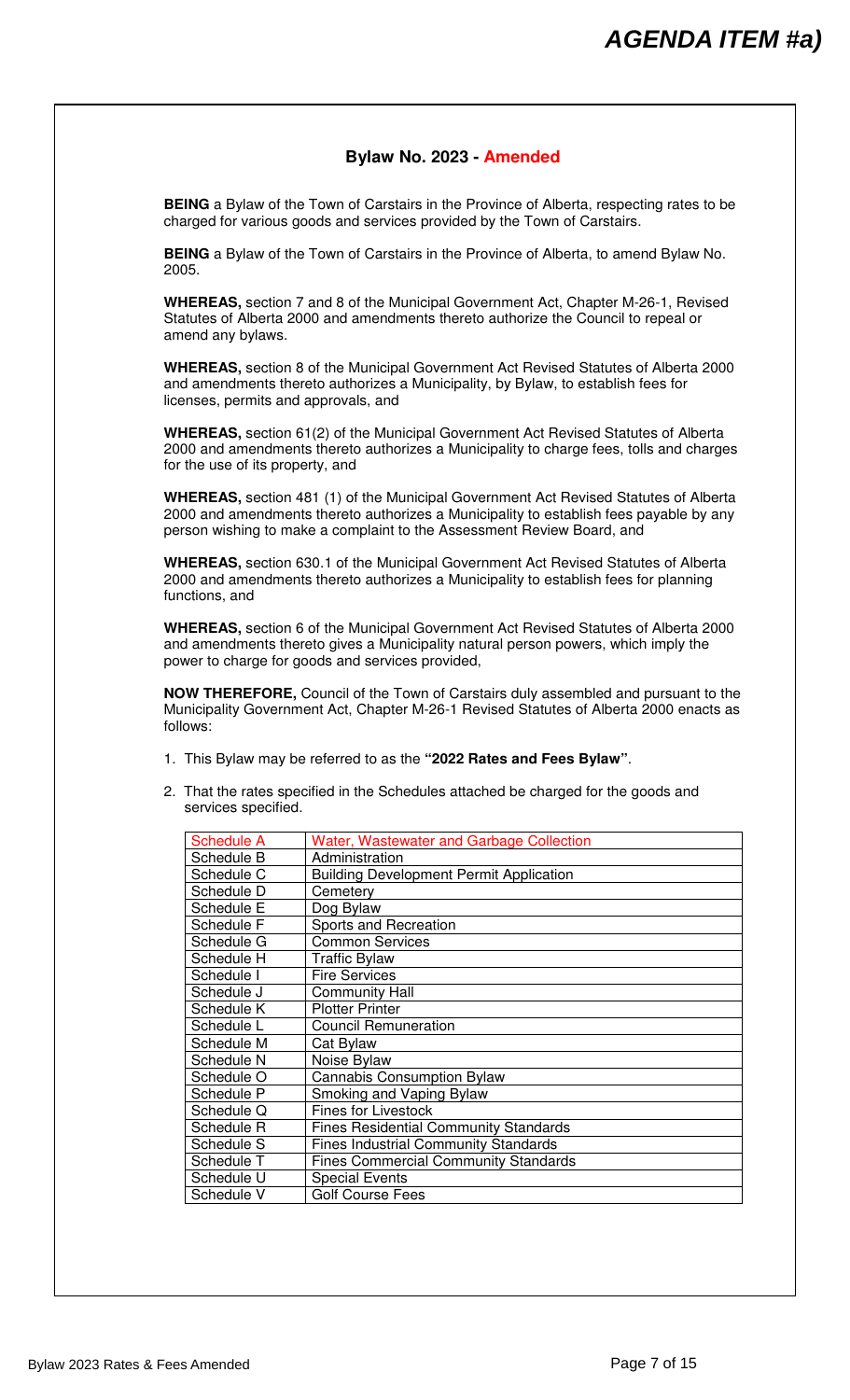- 3. That the rates specified attached to this Bylaw may be modified and amended from time to time, as Council desires, by resolution of Council;
- 4. That this Bylaw shall come into full force and effect on April 1, 2022.

**READ A FIRST TIME THIS 28th DAY OF February A.D., 2022 READ A SECOND TIME THIS 28th DAY OF February A.D., 2022** 

**READ A THIRD AND FINAL TIME THIS 28th DAY OF February A.D., 2022** 

 **Lance Colby, Mayor** 

 **Carl McDonnell, CAO** 

Town of Carstairs Bylaw #2023 Page 2 of 29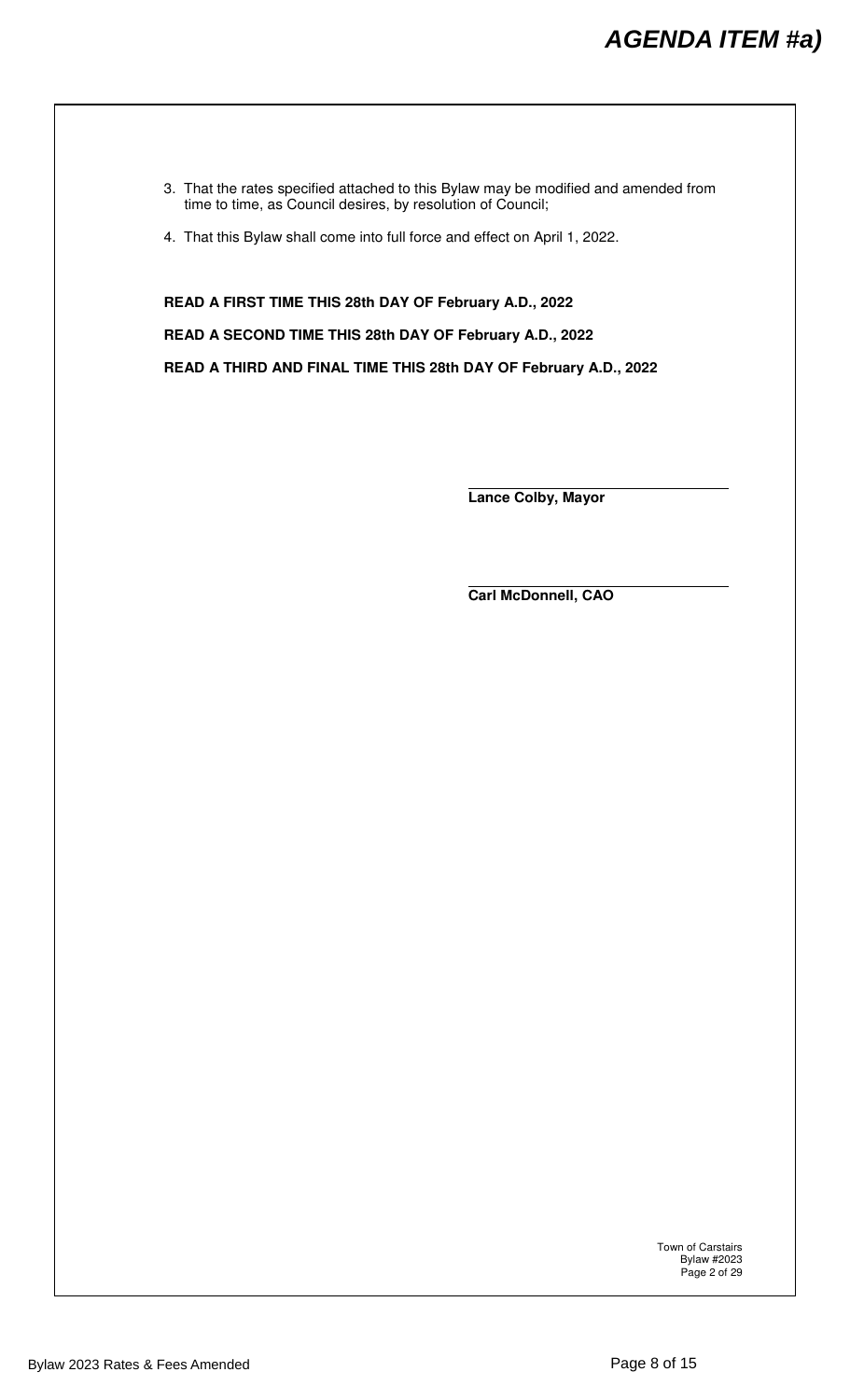#### **SCHEDULE 'A' WATER AND WASTEWATER AND GARBAGE COLLECTION RATES**

#### **WATER RATES:**

#### **1. Metered Single Occupancy**

 A fixed charge of \$14.00 per month plus a metered consumption charge of \$2.80 \$2.91 per cubic meter.

#### **2. Metered Multiple Occupancy**

 a) Where a separate meter has been installed for each unit within the building, a fixed charge of \$14.00 per month shall apply to each unit plus a metered consumption charge of \$2.80 \$2.91 per cubic meter.

 b) Where only one meter is installed to serve the entire building, a fixed charge of \$14.00 per month shall apply for each unit plus a metered consumption charge of \$2.80 \$2.91 per cubic meter.

#### **3. Flat Rates**

 For buildings in which a water meter is not installed, the monthly charge shall be \$50.00 per month for each unit within the building.

#### **4. Bulk Water Sales**

The charge for water sold in bulk quantities shall be \$5.05 \$5.16 per cubic meter. Users without an account will be charged a flat fee of \$30.00 plus consumption.

#### **5. Sales of Water Meters & Read-outs**

| Size: Up to 1" | $$425.00 + GST$  |
|----------------|------------------|
|                | $$515.00 + GST$  |
| 2' or greater  | Contact the town |

#### **6. Additional Charges**

 Any person who will not require water and sewer service for an extended period of time may request the Town to disconnect the service. The account holder will be required to pay a one hundred dollar (\$100.00) disconnection/reconnection fee in order to resume service, payable in advance.

#### **WASTEWATER RATES:**

60% of Water Consumption Fees.

#### **GARBAGE COLLECTION AND DISPOSAL RATES:**

| <b>Single Family Residence</b> | \$24.00 per month per bin |
|--------------------------------|---------------------------|
| Multiple Dwelling - per unit   | \$24.00 per month per bin |
| Apartment - per unit           | \$24.00 per month per bin |
| Family Dwelling in Commercial  | \$24.00 per month per bin |
| Buildings - per unit           |                           |
| Retail outlets - per unit      | \$24.00 per month per bin |
| Offices – per unit             | \$24.00 per month per bin |
| Hotels/Motels                  | \$24.00 per month per bin |
| Restaurants/Coffee Shops       | \$24.00 per month per bin |
| Other businesses - per unit    | \$24.00 per month per bin |
|                                |                           |

Additional garbage bin removal service charge may apply (\$100.00).

Town of Carstairs Bylaw #2023 Page 3 of 29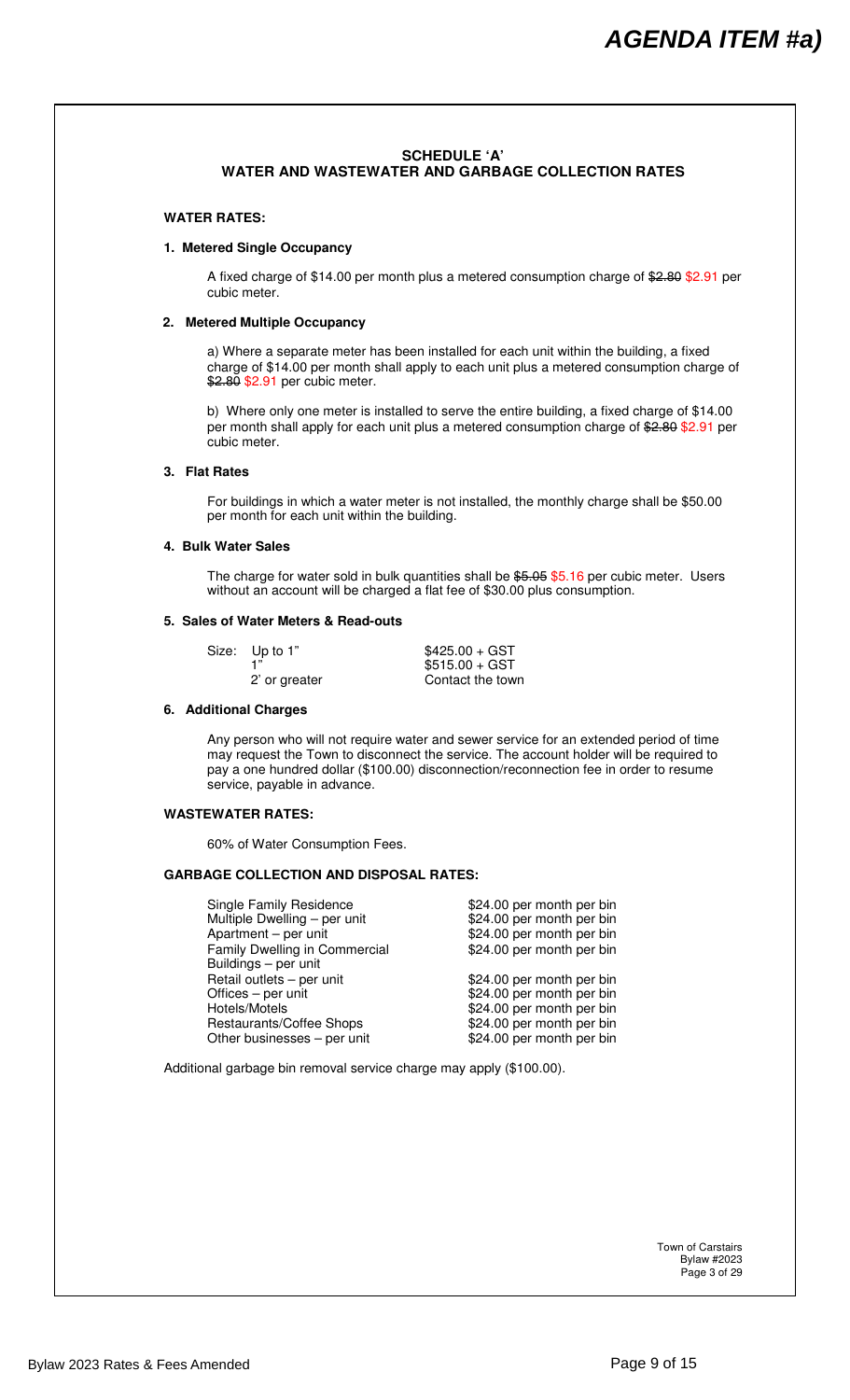| Administration Mapping Error on Current Land Use Map (since 2019) |        |                           |                        |                   |
|-------------------------------------------------------------------|--------|---------------------------|------------------------|-------------------|
|                                                                   |        |                           |                        |                   |
| <b>Address</b>                                                    | Roll#  | Zone on Bylaw 1023 LU map | Zone on current LU map | LU Zone should be |
| 834 Osler Street                                                  | 682000 | R1                        | R <sub>2</sub>         | R <sub>2</sub>    |
| 830 Osler Street                                                  | 681000 | R1                        | R <sub>2</sub>         | R1                |
| 840 Osler Street                                                  | 684000 | R1                        | R <sub>2</sub>         | R1                |
| 848 Osler Street                                                  | 685100 | R1                        | R <sub>2</sub>         | R1                |
| 856 Osler Street                                                  | 685000 | R1                        | R <sub>2</sub>         | R1                |
| 845 Osler Street                                                  | 672000 | R1                        | R <sub>2</sub>         | R1                |
| 841 Osler Street                                                  | 671000 | R1                        | R <sub>2</sub>         | R1                |
| 837 Osler Street                                                  | 670000 | R1                        | R <sub>2</sub>         | R1                |
| 833 Osler Street                                                  | 669000 | R1                        | R <sub>2</sub>         | R1                |
| 829 Osler Street                                                  | 668000 | R1                        | R <sub>2</sub>         | R1                |
| 825 Osler Street                                                  | 667000 | R1                        | R <sub>2</sub>         | R1                |
| 817 Osler Street                                                  | 666000 | R1                        | R <sub>2</sub>         | R1                |
| 824 Hammond Street                                                | 665000 | R1                        | R <sub>2</sub>         | R1                |
| 828 Hammond Street                                                | 664000 | R1                        | R <sub>2</sub>         | R1                |
| 832 Hammond Street                                                | 663000 | R1                        | R <sub>2</sub>         | R1                |
| 836 Hammond Street                                                | 662000 | R1                        | R <sub>2</sub>         | R1                |
| 840 Hammond Street                                                | 661000 | R1                        | R <sub>2</sub>         | R1                |
| 844 Hammond Street                                                | 660000 | R1                        | R <sub>2</sub>         | R1                |
| 827 Hammond Street                                                | 651000 | R1                        | R <sub>2</sub>         | R1                |
| 837 Hammond Street                                                | 652000 | R1                        | R <sub>2</sub>         | R1                |
| 845 Hammond Street                                                | 653000 | R1                        | R <sub>2</sub>         | R1                |
| 836 Nanton Street                                                 | 650000 | R1                        | R <sub>2</sub>         | R1                |
| 840 Nanton Street                                                 | 649100 | R1                        | R <sub>2</sub>         | R1                |
| 844 Nanton Street                                                 | 649200 | R1                        | R <sub>2</sub>         | R1                |
| 841 Nanton Street                                                 | 643000 | R1                        | R <sub>2</sub>         | R1                |
| 849 Nanton Street                                                 | 642000 | R1                        | R <sub>2</sub>         | R1                |
| 857 Nanton Street                                                 | 641000 | R1                        | R <sub>2</sub>         | R1                |

## **Administration Mapping Error on Current Land Use Map (since 2019)**

See attached:

Schedule A – Land Use Bylaw 1023 Map dated March 02, 2015

Schedule B – Land Use map on Current LU Bylaw 2007 dated May 14, 2019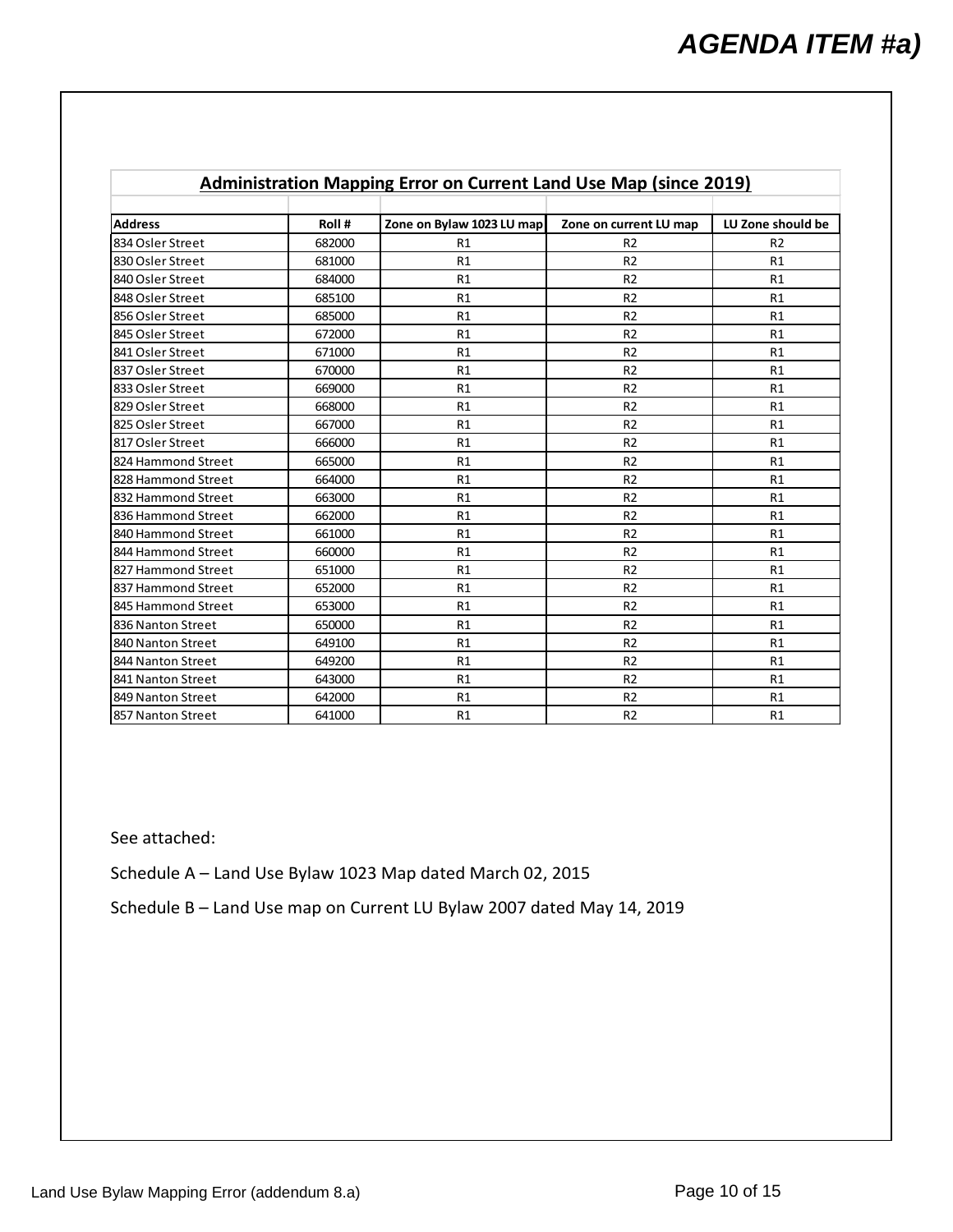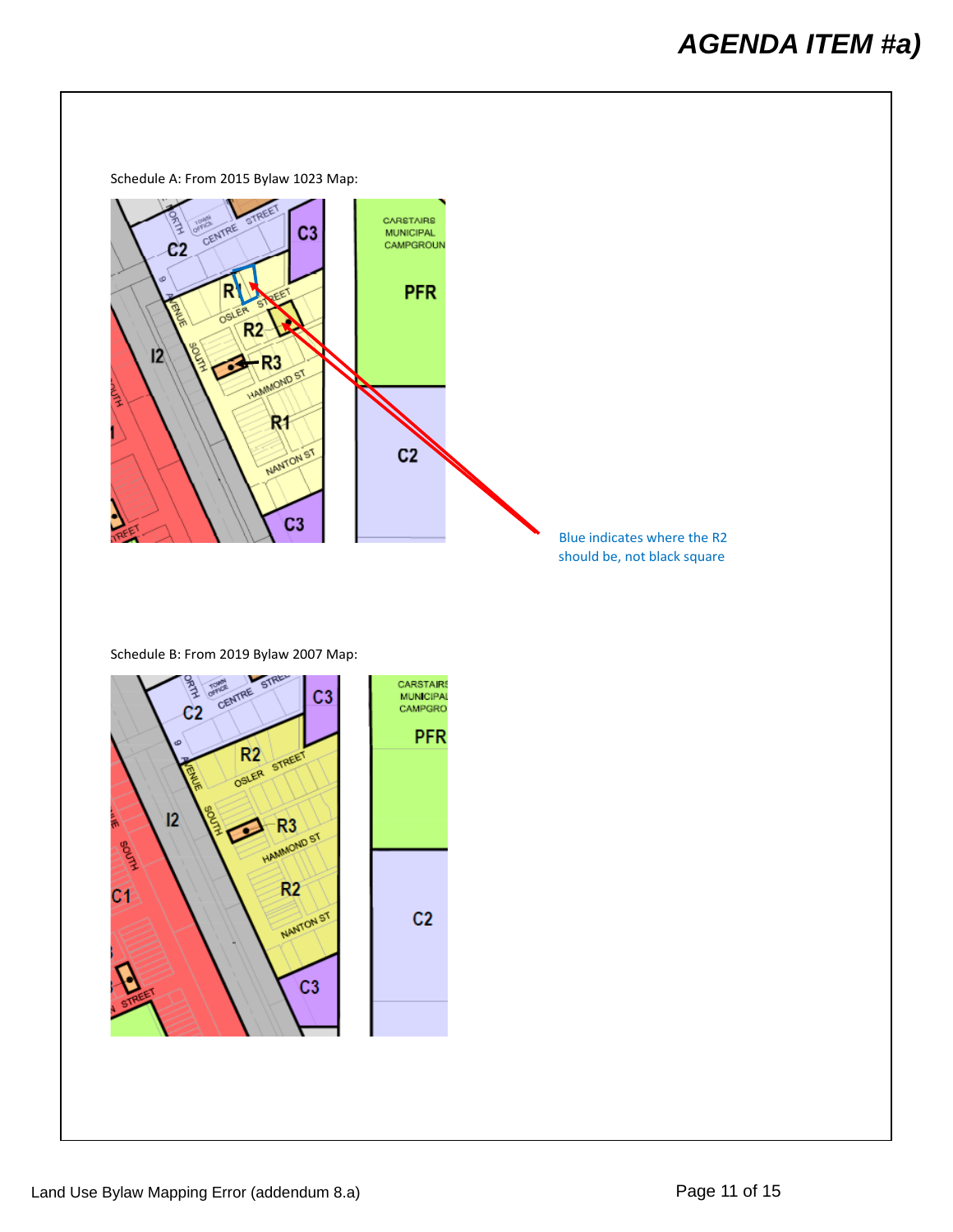|                       | <b>MINUTES OF THE LEGISLATIVE &amp; EMERGENCY SERVICES COMMITTEE</b><br>TUESDAY, FEBRUARY 15, 2022, 7:30 A.M.<br><b>CARSTAIRS MUNICIPAL OFFICE</b>                      |                |
|-----------------------|-------------------------------------------------------------------------------------------------------------------------------------------------------------------------|----------------|
| <b>IN ATTENDANCE:</b> | Councilor Ball, Councilor Ratz, CAO Carl McDonnell, Director of Planning &<br>Development Kirk Williscroft, Sherry Humphrey, and Executive Assistant<br>Kayleigh Van Es |                |
| <b>ABSENT:</b>        | Mayor Colby, Councilor Allan                                                                                                                                            |                |
| <b>CALL TO ORDER:</b> | Councilor Ball called the meeting of February 15, 2022 to order at<br>$7:27$ a.m.                                                                                       |                |
| <b>ADDED ITEMS:</b>   | Nil                                                                                                                                                                     |                |
|                       | ADOPTION OF AGENDA: Motion by Councilor Ratz to adopt the agenda of February 15, 2022                                                                                   |                |
|                       | as presented.                                                                                                                                                           | <b>CARRIED</b> |
|                       | ADOPTION OF MINUTES: Motion by Councilor Ratz to adopt the minutes of January 18, 2022 as                                                                               |                |
|                       | presented.                                                                                                                                                              | <b>CARRIED</b> |
|                       | UNFINISHED BUSINESS: 1. Municipal annual Internal Review<br>- The Committee reviewed the following 10 Roll files:                                                       |                |
| <b>DELEGATIONS:</b>   | $-1052.000$<br>$-11168.000$<br>$-12027.100$<br>$-13009.000$<br>$-13010.000$<br>$-20054.000$<br>$-20116.000$<br>$-20184.000$<br>Nil                                      |                |
| <b>NEW BUSINESS:</b>  | Nil                                                                                                                                                                     |                |
| <b>REPORTS:</b>       | 1. Financial Reports<br>- Nothing to Report                                                                                                                             |                |
|                       | 2. Development Reports<br>CAO McDonnell gave an update on the Development Reports.                                                                                      |                |
|                       | <b>Building Permit Listing</b><br>а.                                                                                                                                    |                |
|                       | <b>Compliance Listing</b><br>b.                                                                                                                                         |                |
|                       | <b>Building Permit Breakdown</b><br>С.                                                                                                                                  |                |
|                       | Housing & Commercial Breakdown<br>d.                                                                                                                                    |                |
|                       |                                                                                                                                                                         |                |
|                       | <b>Building Permits for internal Review</b><br>е.                                                                                                                       |                |
|                       | Motion by Councilor Ratz to accept the Development Reports as<br>information.                                                                                           |                |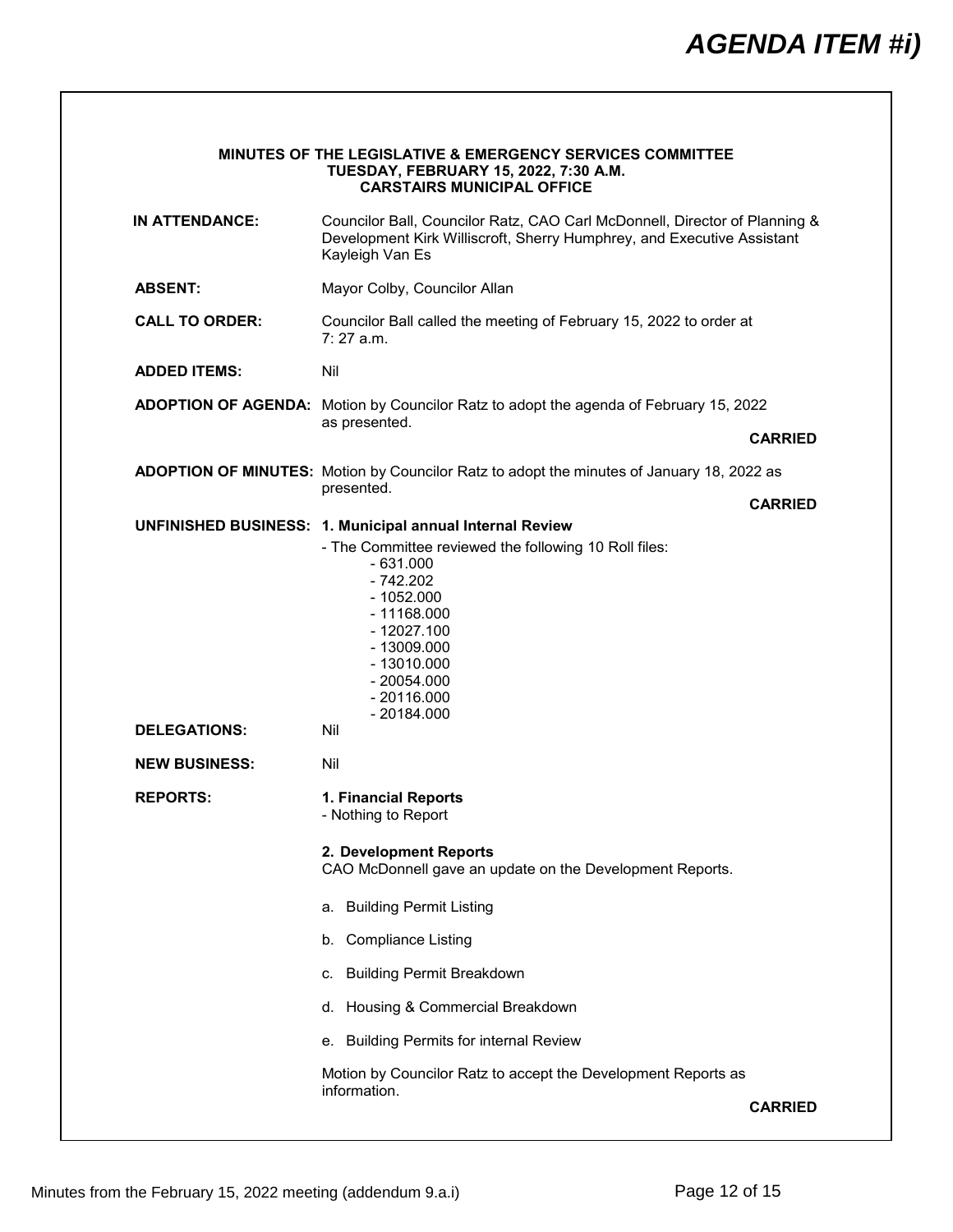# *AGENDA ITEM #i)*

|                            | 3. City Wide Protective Services Monthly Reports                                                                                  |                |
|----------------------------|-----------------------------------------------------------------------------------------------------------------------------------|----------------|
|                            | CAO provided an update on City Wide Reports.                                                                                      |                |
|                            | a. Fire Reports                                                                                                                   |                |
|                            | b. Bylaw Reports                                                                                                                  |                |
|                            | c. Combined Reports                                                                                                               |                |
|                            | Motion by Councilor Ratz to accept the CityWide Protective Services                                                               |                |
|                            | Monthly Reports as information.                                                                                                   | <b>CARRIED</b> |
|                            | 4. Quarterly Reports                                                                                                              |                |
|                            | a. Royal Canadian Mounted Police (R.C.M.P.)<br>- CAO McDonnell spoke to the report.                                               |                |
|                            | b. Citizens on Patrol (COP)                                                                                                       |                |
|                            | Motion by Councilor Ratz to accept the Quarterly Reports as information<br>and request RCMP attend council meeting in the future. |                |
|                            | 5. Emergency Services<br>- Nothing to report.                                                                                     | <b>CARRIED</b> |
|                            | 6. Personnel Evaluations<br>- No evaluations at this time.                                                                        |                |
| <b>GENERAL DISCUSSION:</b> | Alberta policing transition report                                                                                                |                |
| <b>NEXT MEETING:</b>       | Next meeting will be March 15, 2022 at 7:30 a.m.                                                                                  |                |
| <b>ADJOURNMENT:</b>        | Motion by Councilor Ratz to adjourn the meeting of February 15,<br>2022, at 8:10a.m.                                              |                |
|                            |                                                                                                                                   | <b>CARRIED</b> |

**Councilor Ball, Chairperson**

**Carl McDonnell, CAO**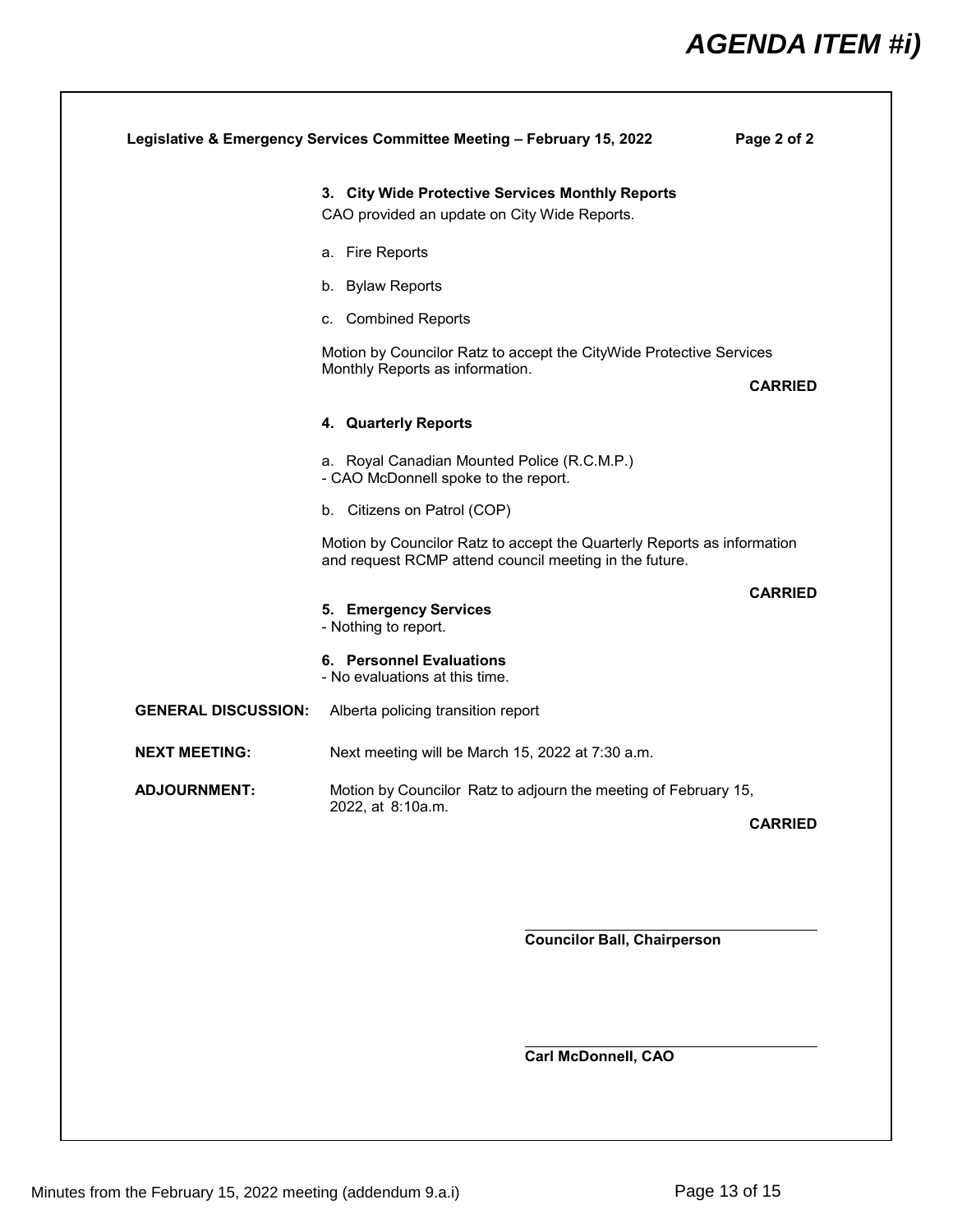## *AGENDA ITEM #i)*

| <b>MINUTES OF THE EXTERNAL RELATIONS COMMITTEE</b> |
|----------------------------------------------------|
| <b>THURSDAY, FEBRUARY 17, 2022, 7:30 A.M.</b>      |
| <b>CARSTAIRS MUNICIPAL OFFICE</b>                  |

| <b>IN ATTENDANCE:</b>       | Councilor Ratz, Councilor Wilcox, CAO Carl McDonnell, and Executive<br>Assistant Kayleigh Van Es                                                                                                                                                                                            |  |
|-----------------------------|---------------------------------------------------------------------------------------------------------------------------------------------------------------------------------------------------------------------------------------------------------------------------------------------|--|
| <b>ABSENT:</b>              | Mayor Colby, Councilor Allan                                                                                                                                                                                                                                                                |  |
| <b>CALL TO ORDER:</b>       | Councilor Ratz called the meeting of February 17, 2022, to order at<br>7:33 a.m.                                                                                                                                                                                                            |  |
| <b>ADDED ITEMS:</b>         | Nil                                                                                                                                                                                                                                                                                         |  |
| <b>ADOPTION OF AGENDA:</b>  | Motion by Councilor Wilcox to adopt the agenda of February 17, 2022 as                                                                                                                                                                                                                      |  |
|                             | presented.<br><b>CARRIED</b>                                                                                                                                                                                                                                                                |  |
| <b>ADOPTION OF MINUTES:</b> | Motion by Councilor Wilcox to adopt the minutes of January 20, 2022 as                                                                                                                                                                                                                      |  |
|                             | presented.<br><b>CARRIED</b>                                                                                                                                                                                                                                                                |  |
| <b>UNFINISHED BUSINESS:</b> | Nil                                                                                                                                                                                                                                                                                         |  |
| <b>DELEGATIONS:</b>         | Nil                                                                                                                                                                                                                                                                                         |  |
| <b>NEW BUSINESS:</b>        | 1. ICC Agreements<br>- CAO spoke to the agreements.<br>- Councilor Ratz wonders if there is anything missing in the agreements.<br>- Councilor Ratz and Wilcox agreed to bring Fire Hall supply budget back<br>to the ICC for review.<br>- Councilor Wilcox questions the benefitting area. |  |
| <b>REPORTS:</b>             | 1. Work Plan<br>- No Changes<br>- Councilor Wilcox wonders who is to facilitate a round table meeting.                                                                                                                                                                                      |  |
|                             | 2. Internal Annual Report<br>- No Changes                                                                                                                                                                                                                                                   |  |
|                             | 3. Stakeholders Calendar<br>- Nil                                                                                                                                                                                                                                                           |  |
|                             | 4. Community Organizations<br>- Nil                                                                                                                                                                                                                                                         |  |
|                             | 5. Regional Organizations<br>-Nil                                                                                                                                                                                                                                                           |  |
|                             | <b>6. Communications</b><br>-Nil                                                                                                                                                                                                                                                            |  |
|                             | Motion by Councilor Wilcox to accept all Reports as information.                                                                                                                                                                                                                            |  |
|                             | <b>CARRIED</b>                                                                                                                                                                                                                                                                              |  |